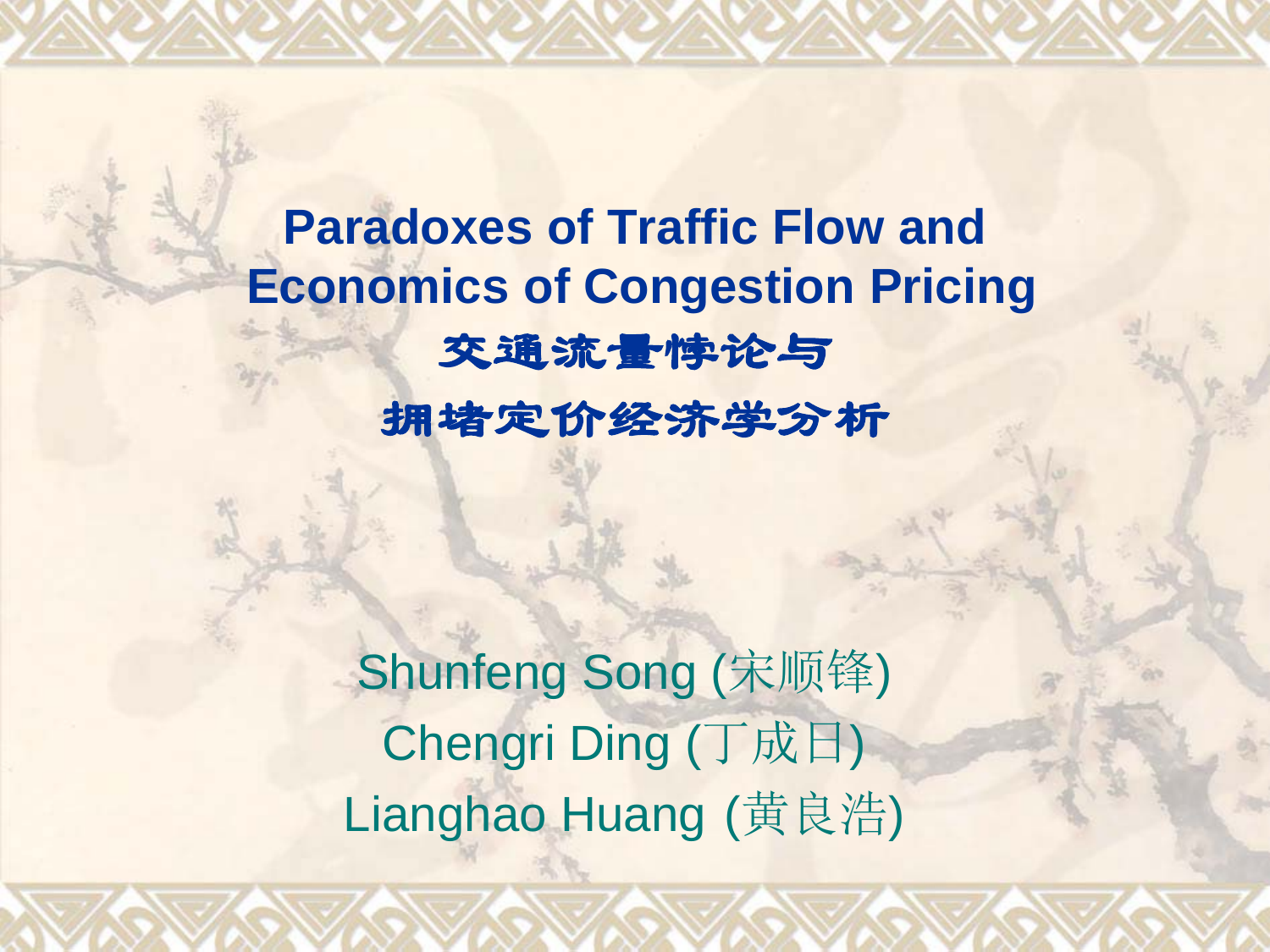## **Outline**

- 1. Introduction
- 2. Traffic Paradoxes
- 3. Solutions of Traffic Paradoxes Congestion Pricing
- 4. Conclusions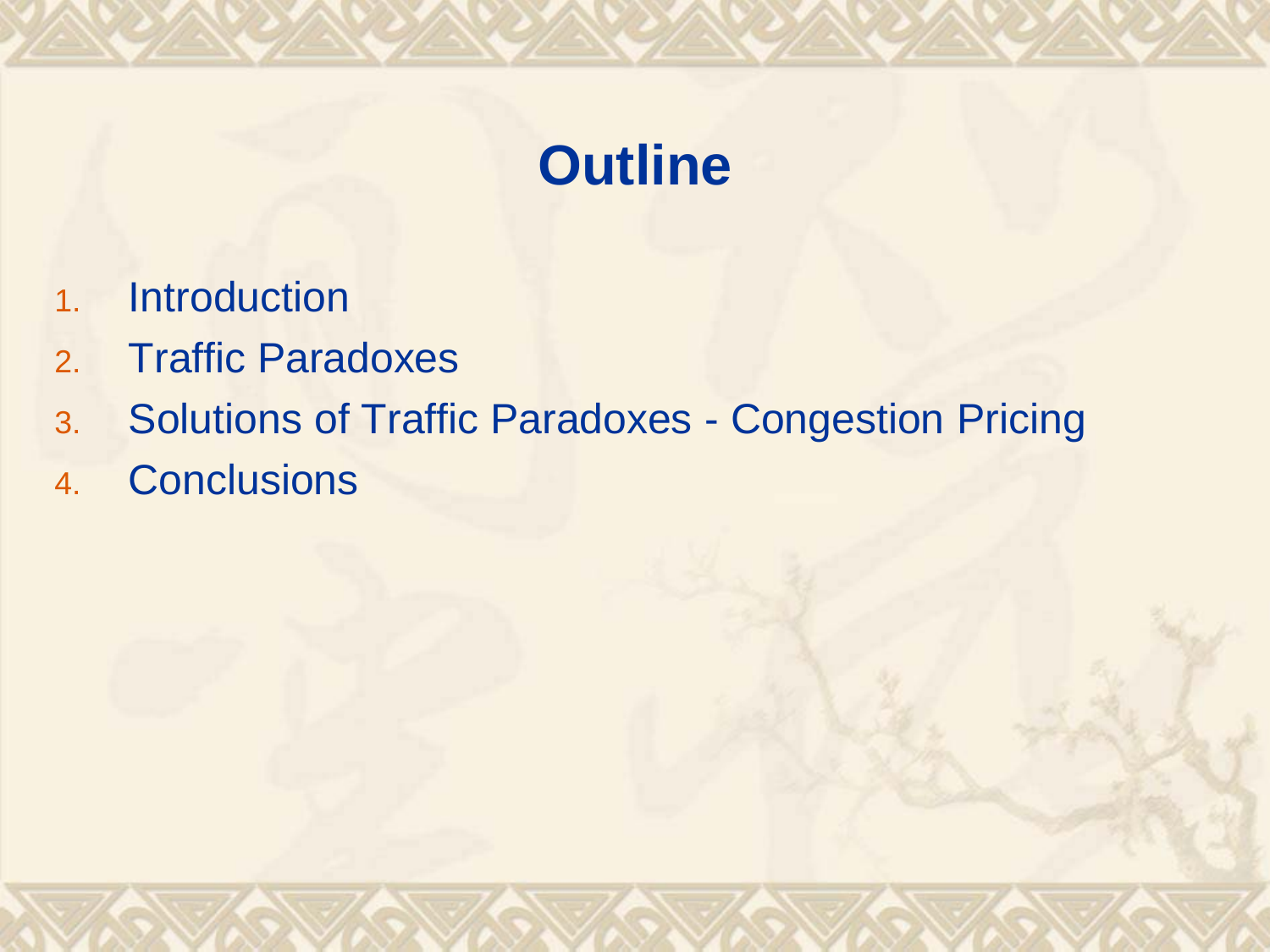### **Introduction**

- **China saw dramatic growth of private vehicles in the past two decades. In 1990, China had 5.5 million private vehicles. This number swelled to 41.73 million in 2008 (Beijing 2.48 million). The same trend will continue, if not faster.**
- **China mainly depends on supply-side policies to mitigate urban congestion, such as through expanding network capacity. Unfortunately, supply-side policies are not effective to reduce urban traffic congestion because better roads induce more demand and urban commuting is subject to the theory of "triple convergences" (spatial, time, and modal convergences). They may also be subjected to some traffic paradoxes.**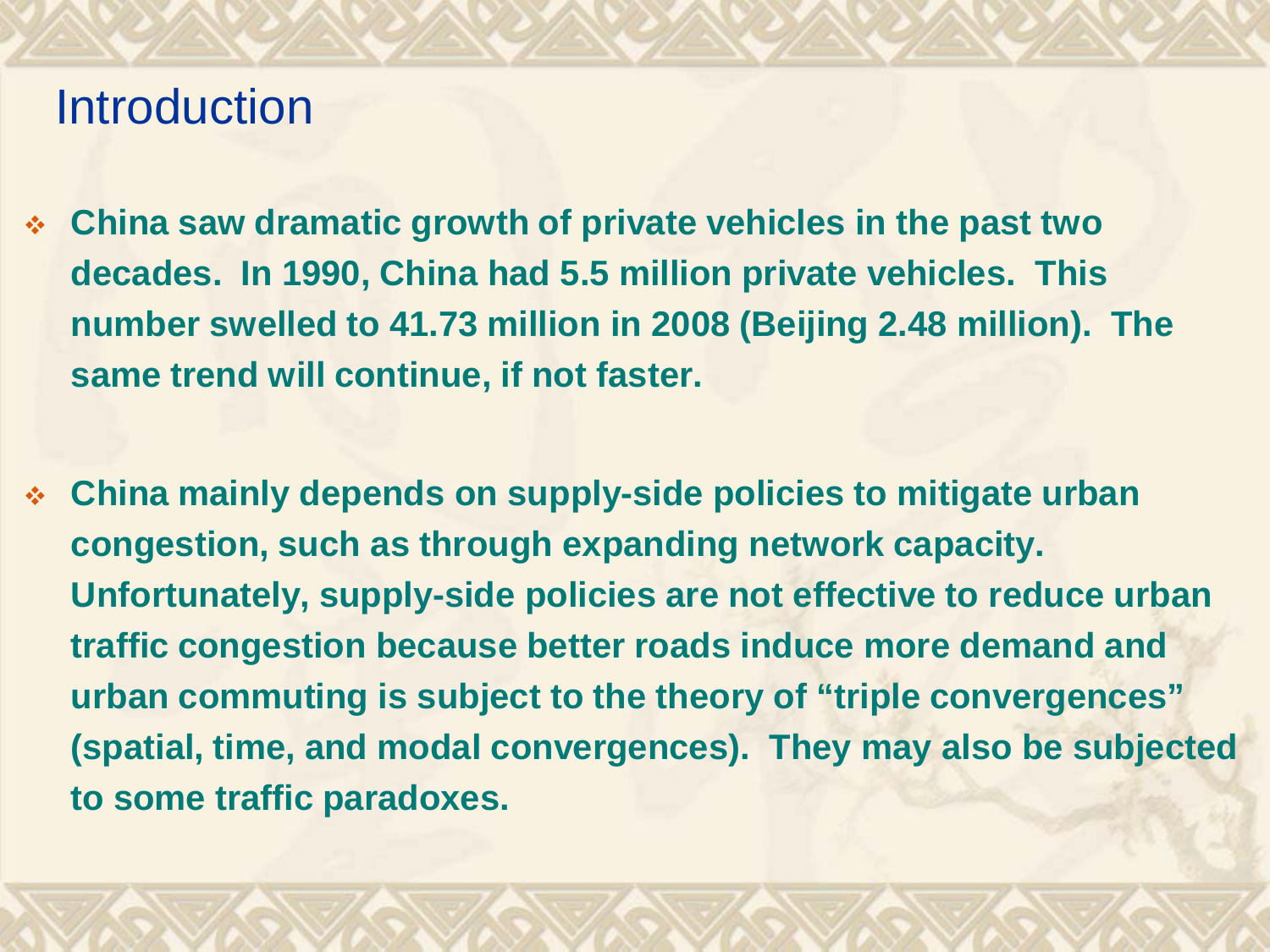## **Introduction**

- **Some Chinese cities have also used regulatory instruments. In Beijing, for example, starting from April 11, 2009, private passenger vehicles are required to stay off roads one day every week, from 7AM to 8PM, with the date determined by the license numbers and being rotated quarterly. Beginning on April 12, 2010, Beijing staggers work schedule to spread peak hour trips in the morning and evening, with working hours from 9AM to 6PM for all employees in city's public sectors. Such regulations, however, leave fewer choices and cause a lot of inconvenience for commuters. Some families are forced to purchased more vehicles than they actually need.**
- **It is important to propose and implement demand-side policies to mitigate traffic congestion. Using price mechanism not only reduces congestion by changing commuting behavior but also generates toll revenues for governments to provide better transportation network.**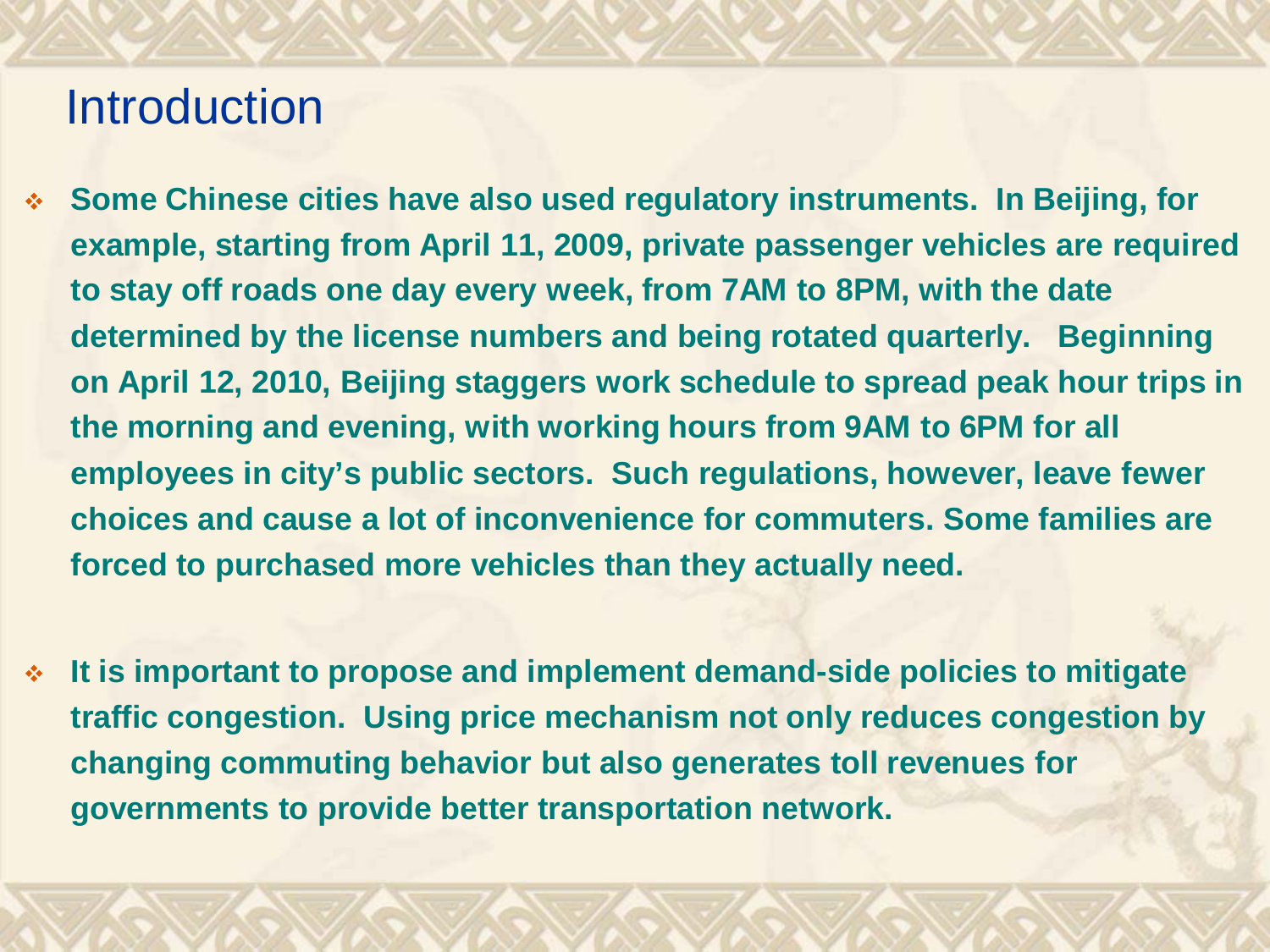

### **A. Pigou-Knight-Downs Paradox**



**Bridge**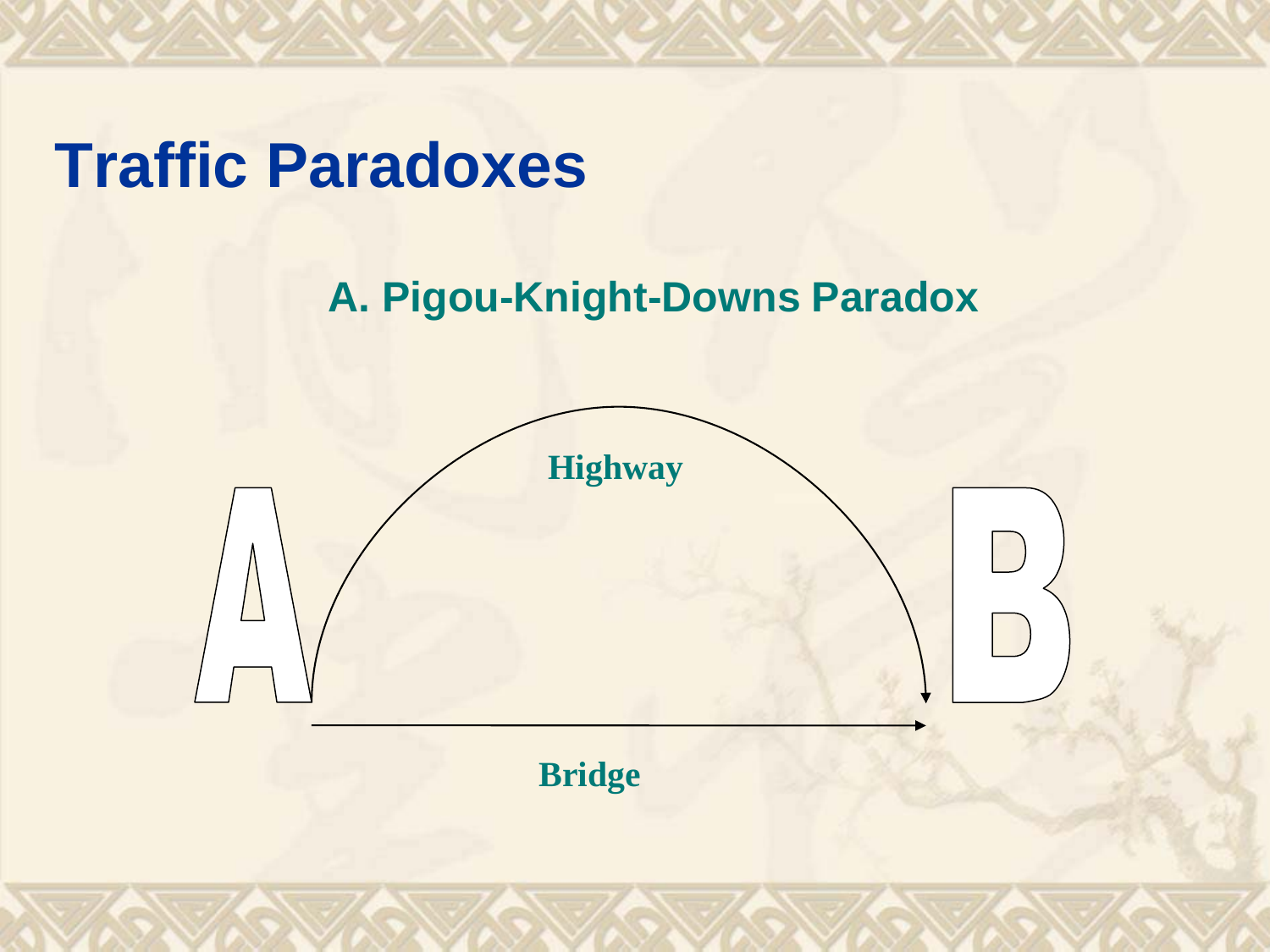#### A. **Pigou-Knight-Downs Paradox**

$$
T_1 = a + b \left( \frac{F_1}{C_1} \right)
$$
  $T_2 = d$   $F_1 + F_2 = F$   
 $T_1 = T_2$   $C_1 = \frac{bF_1}{d-a}$ 

$$
\begin{array}{c}\n\begin{array}{c}\n\begin{array}{c}\n\text{Highway} \\
\hline\n\end{array}\n\end{array}\n\end{array}
$$

 $F_1 + F_2 = F$ 





 $C_1 < \frac{bF_1}{d-a}$   $\implies$   $\frac{dF_1}{dC_1} = \frac{d-a}{b} > 0$ 

1  $\frac{1}{1} = \frac{d-a}{1}$ *b*  $d - a$ *dC dF*

$$
T_1 = T_2 = d
$$

Pigou-Knight-Downs paradox shows that increasing bridge capacity may not reduce commuting time. It only attracts commuters from uncongested highway to congested bridge.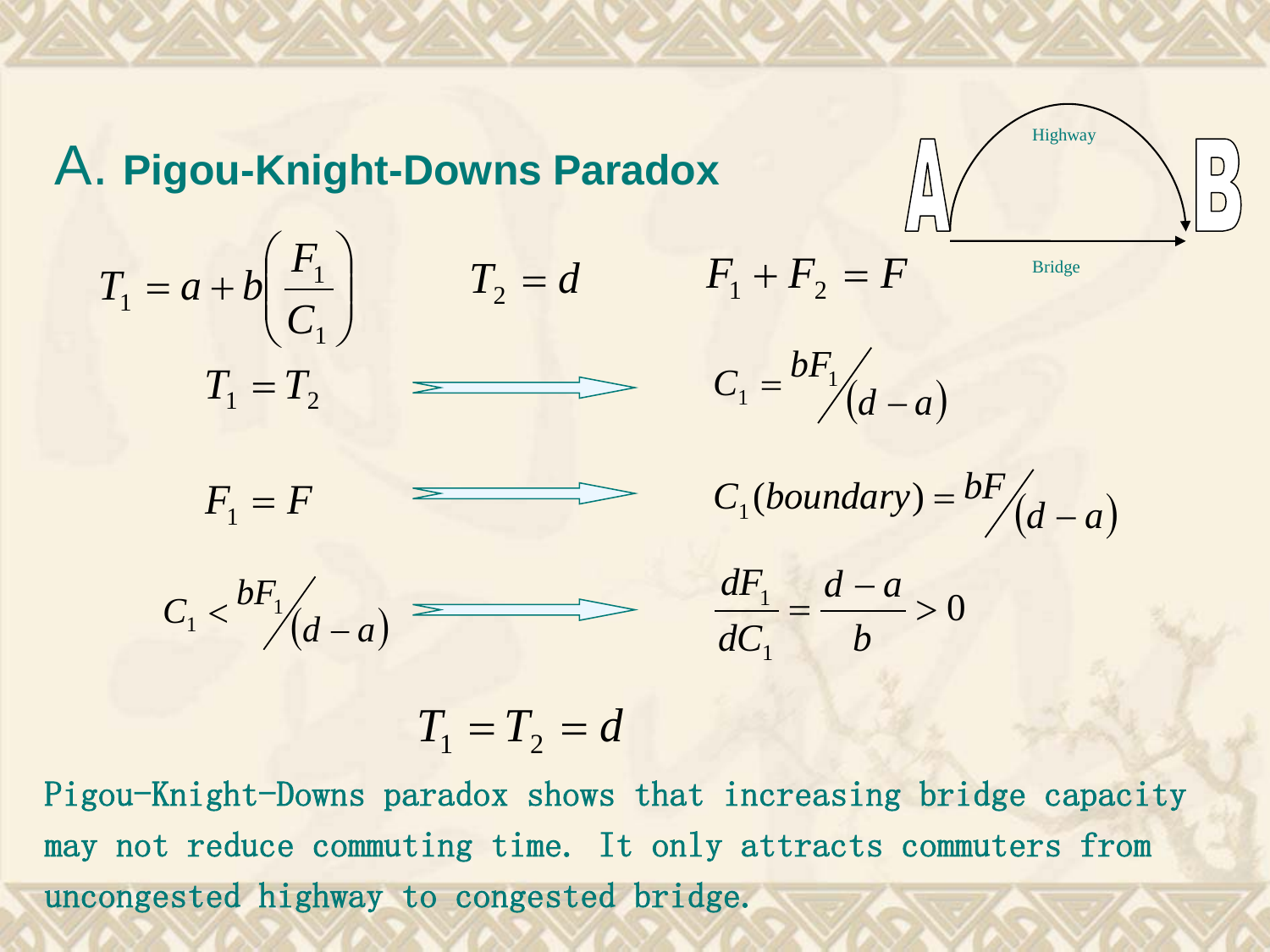## **Traffic Paradoxes**

#### **B. Downs-Thomson Paradox**

**Private car route**

**Public transit route**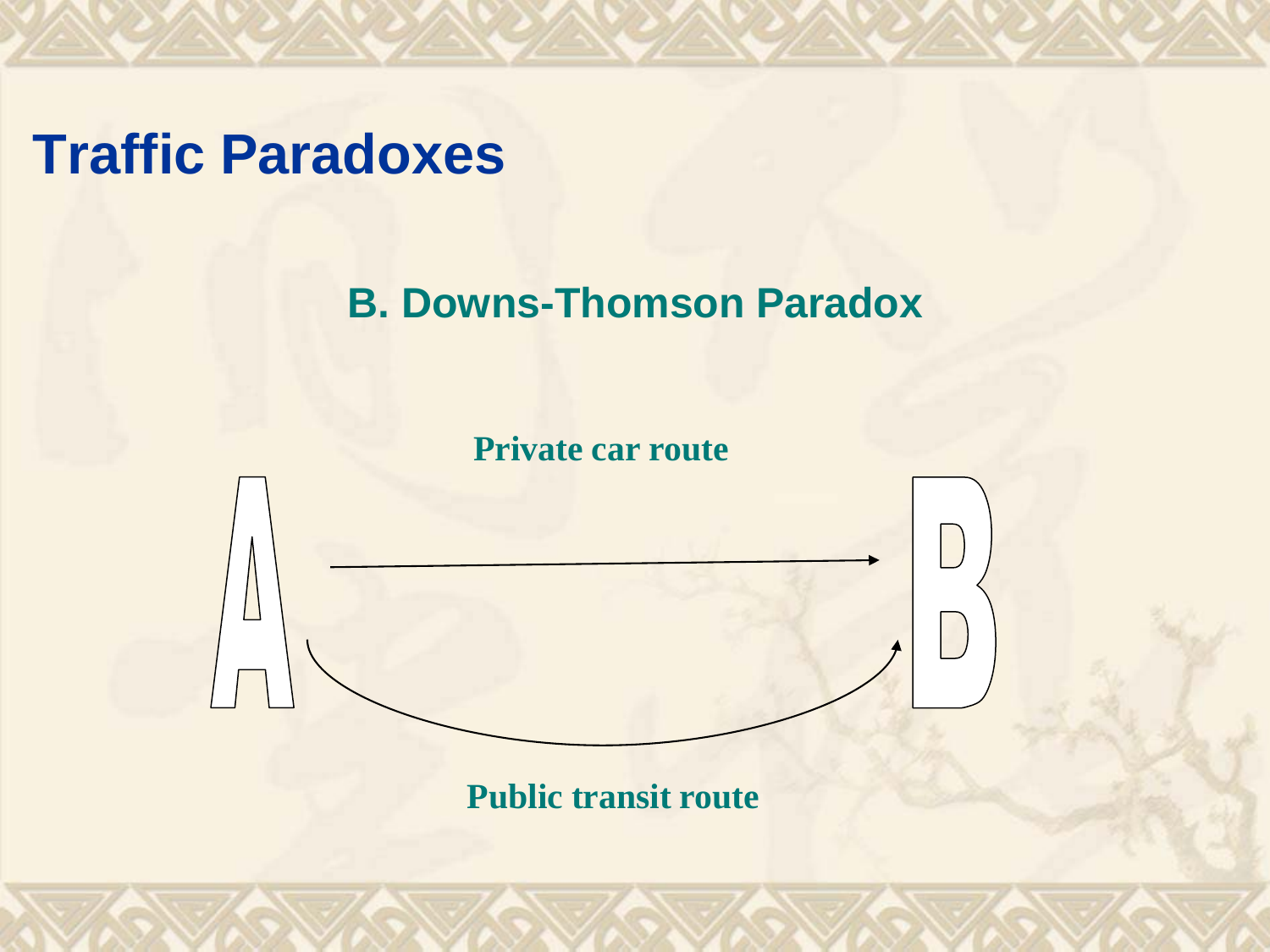Private car route



Public transit route



 $C_1(boundary) = bF/(d-a)$ 

**> 0**  $(F < (d-a)e)$ 

**Downs-Thomson shows, with economies of scale in public transit**, **expanding private car route could increase average commuting time**。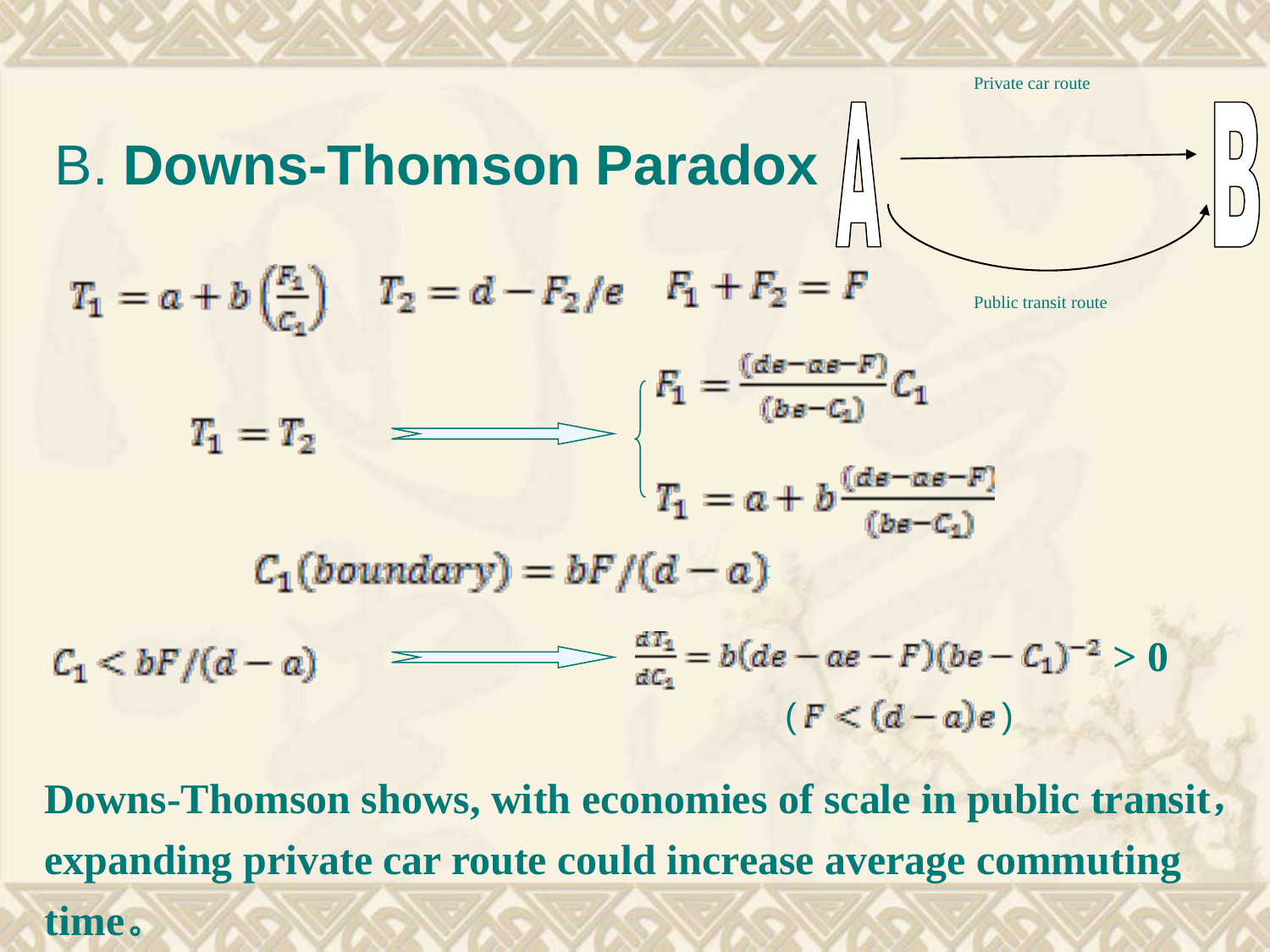#### **C. Braess Paradox**

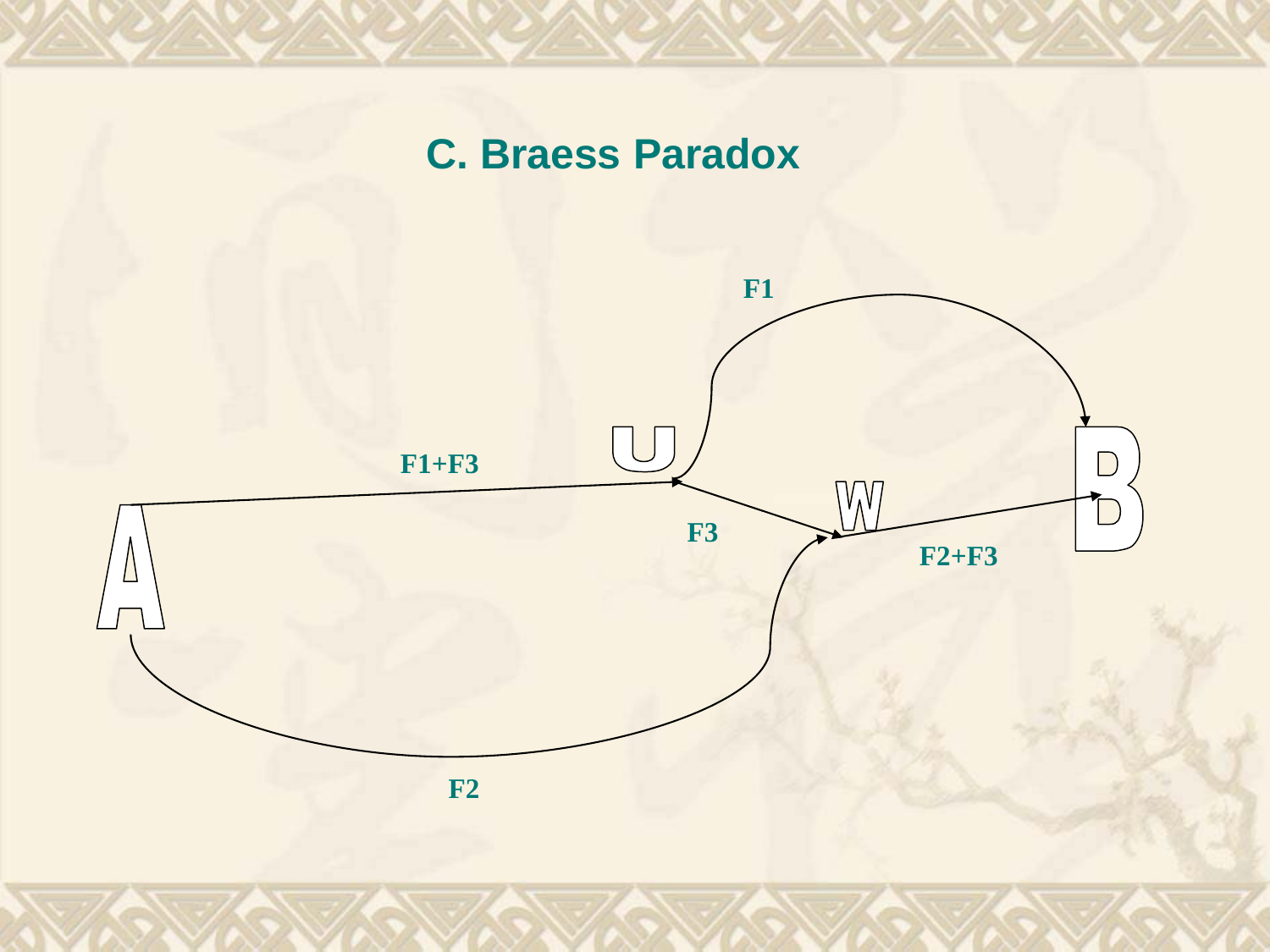

F

**commuting time**。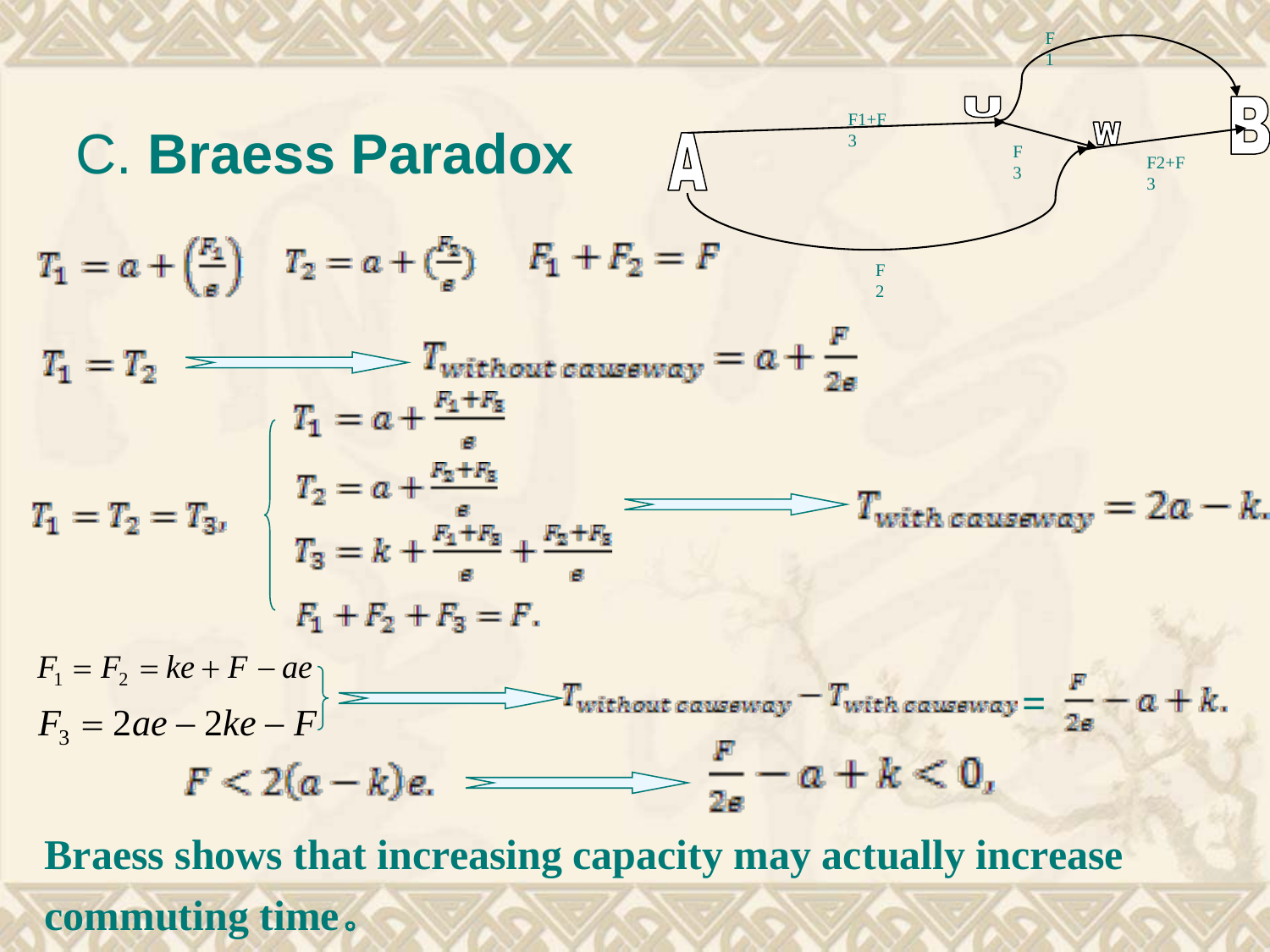## **Congestion Pricing – The Solution**

*V—traffic volume t* **—average commute time**

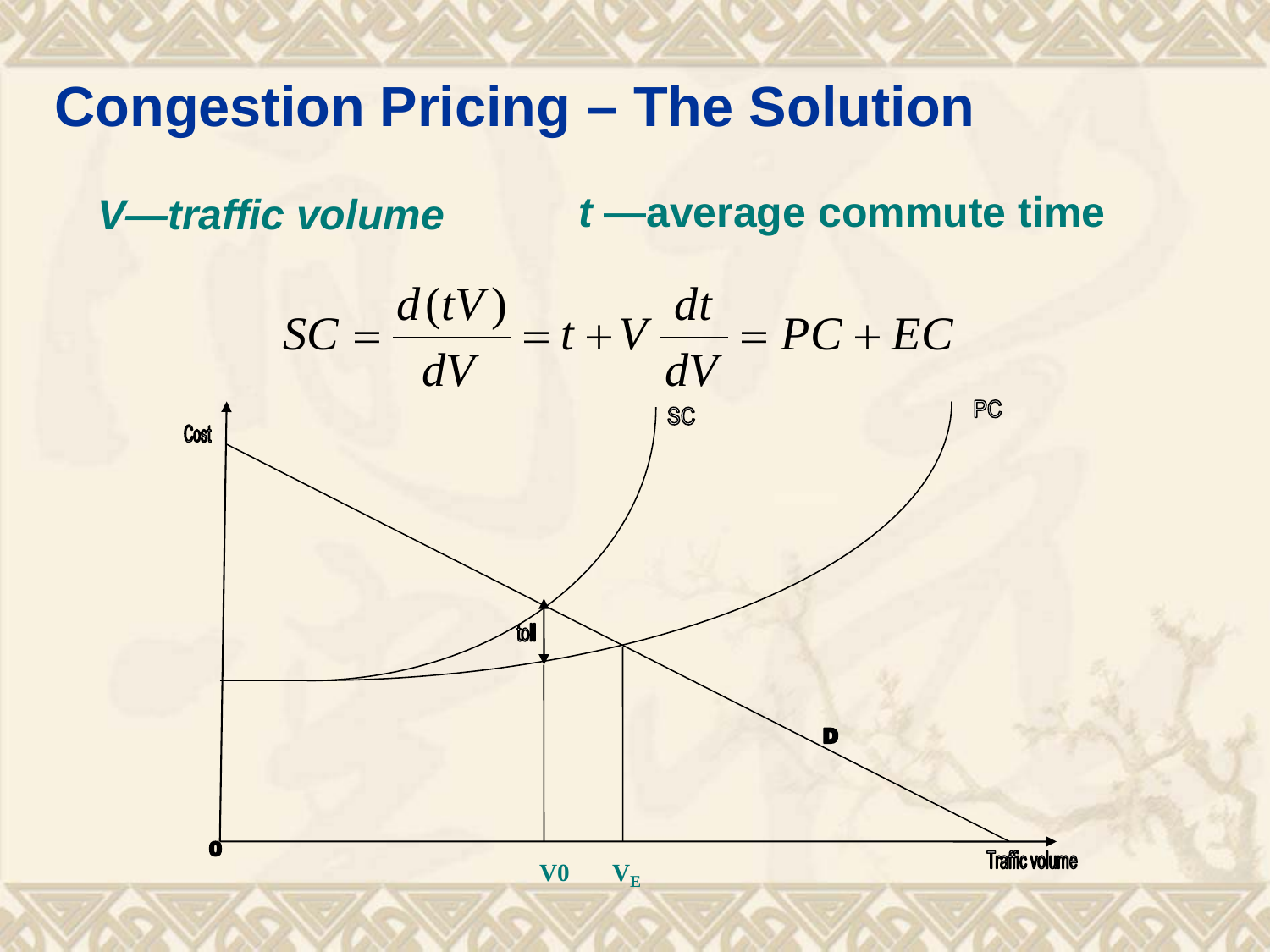A. Solving Pigou-Knight-Downs Paradox



$$
TC = T_1 F_1 + T_2 F_2 = dF + (a - d)F_1 + \frac{b}{C_1} F_1^2
$$



$$
\begin{cases}\nToll = bF_1 / C_1 = \frac{d-a}{2} \\
\text{Re} \text{ v}\text{e}^{i\theta} = \frac{(d-a)^2 C_1}{2b}\n\end{cases}
$$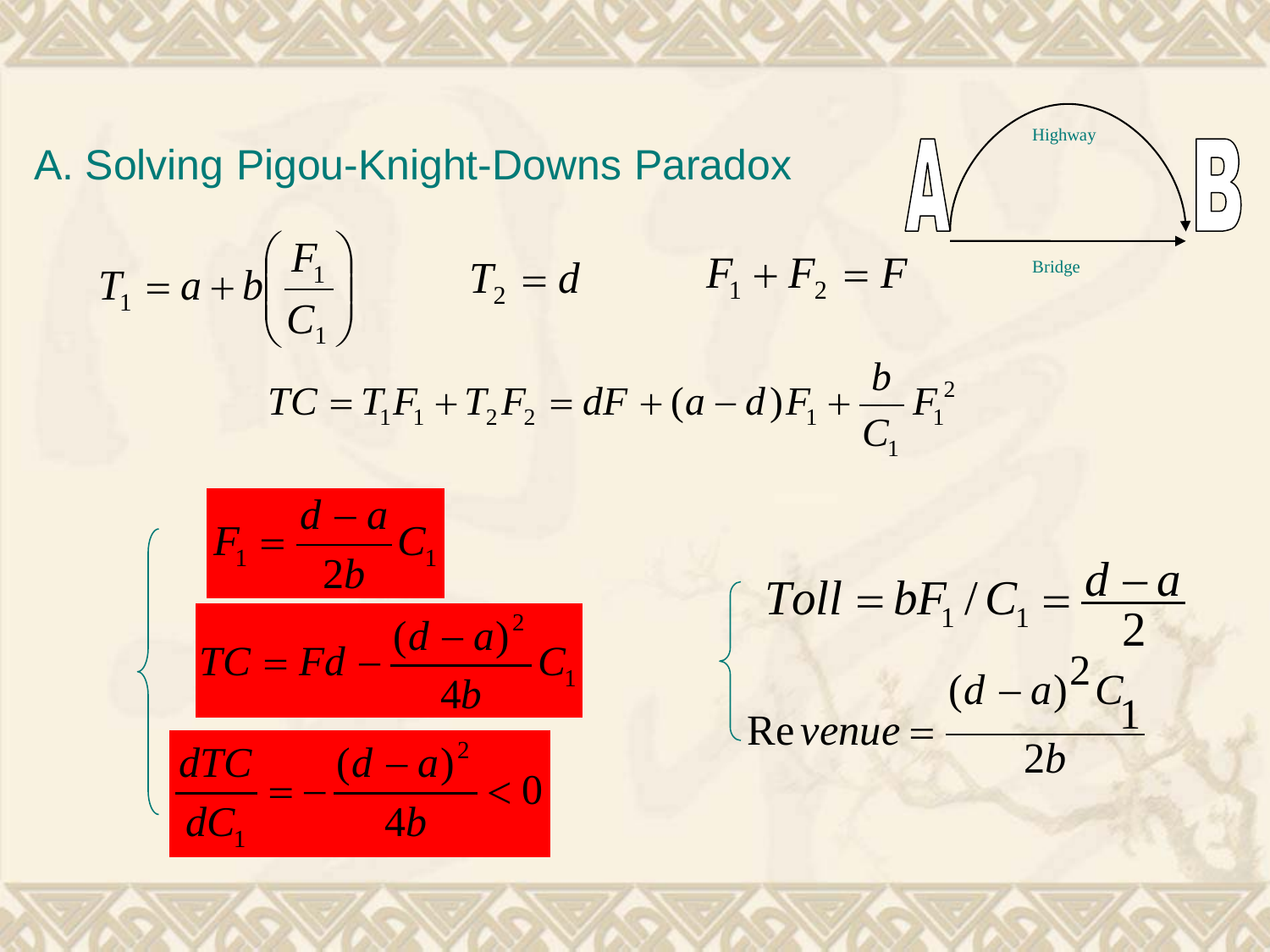B. Solving Downs-Thomson Paradox  
\n
$$
T_1 = a + b \left(\frac{F_1}{C_1}\right)
$$
  $T_2 = d - F_2/e$   $F_1 + F_2 = F$   
\n $TC = T_1F_1 + T_2F_2 = dF - \frac{F^2}{e} + (a + \frac{2F}{e} - d)F_1 + \left(\frac{b}{C_1} - \frac{1}{e}\right)F_1^2$   
\n $F_1 = \frac{de - ae - 2F}{2(be - C_1)}C_1$   
\n $TC = Fd - \frac{F^2}{e} - \frac{(de - ae - 2F)^2}{4e(be - C_1)}C_1$   
\n $TC = \frac{bF_1}{C_1} = \frac{b(de - ae - 2F)}{2(be - C_1)}$   
\n $\frac{dTC}{dC_1} = \frac{b(de - ae - 2F)^2}{4(be - C_1)^2} < 0$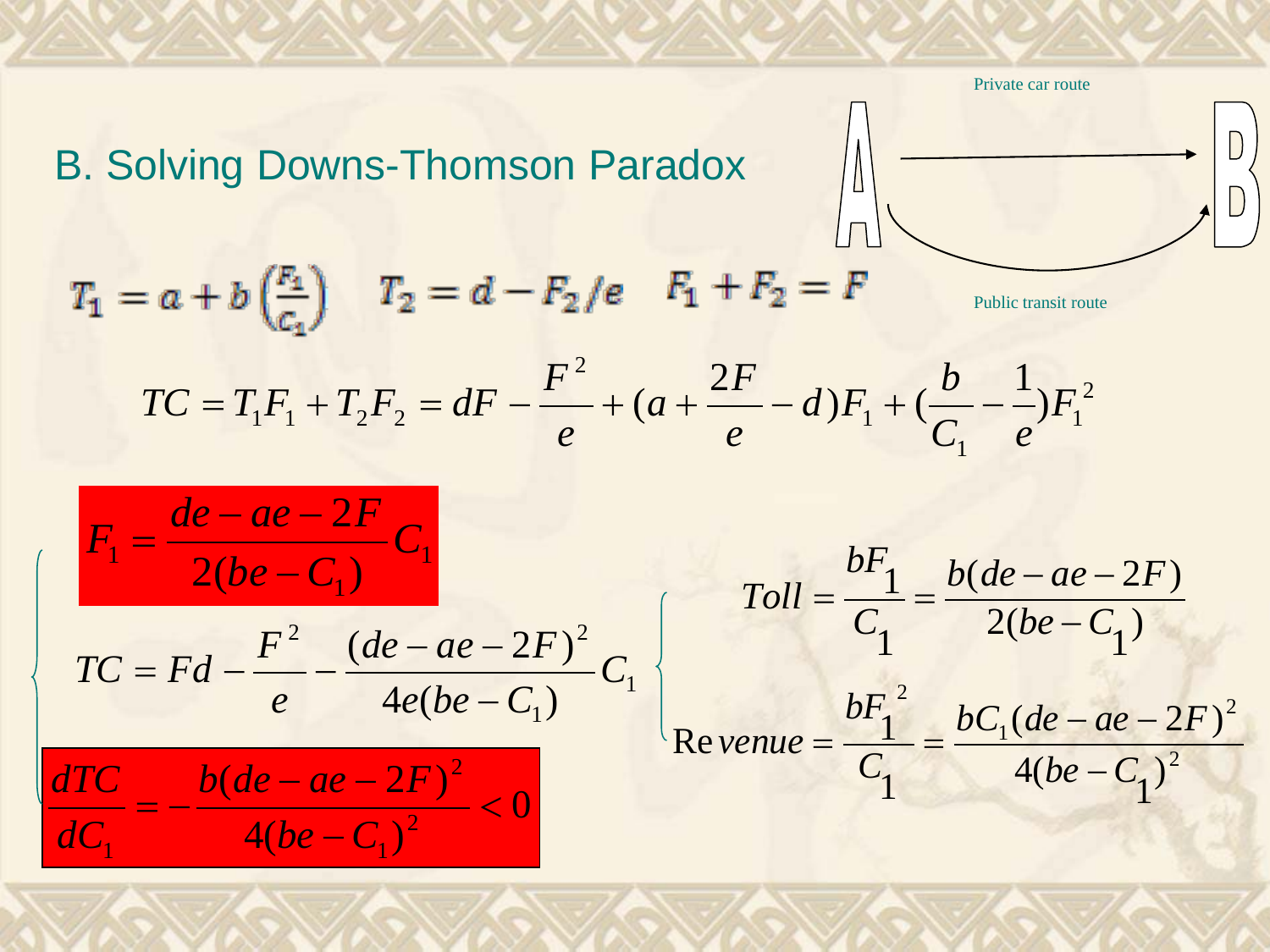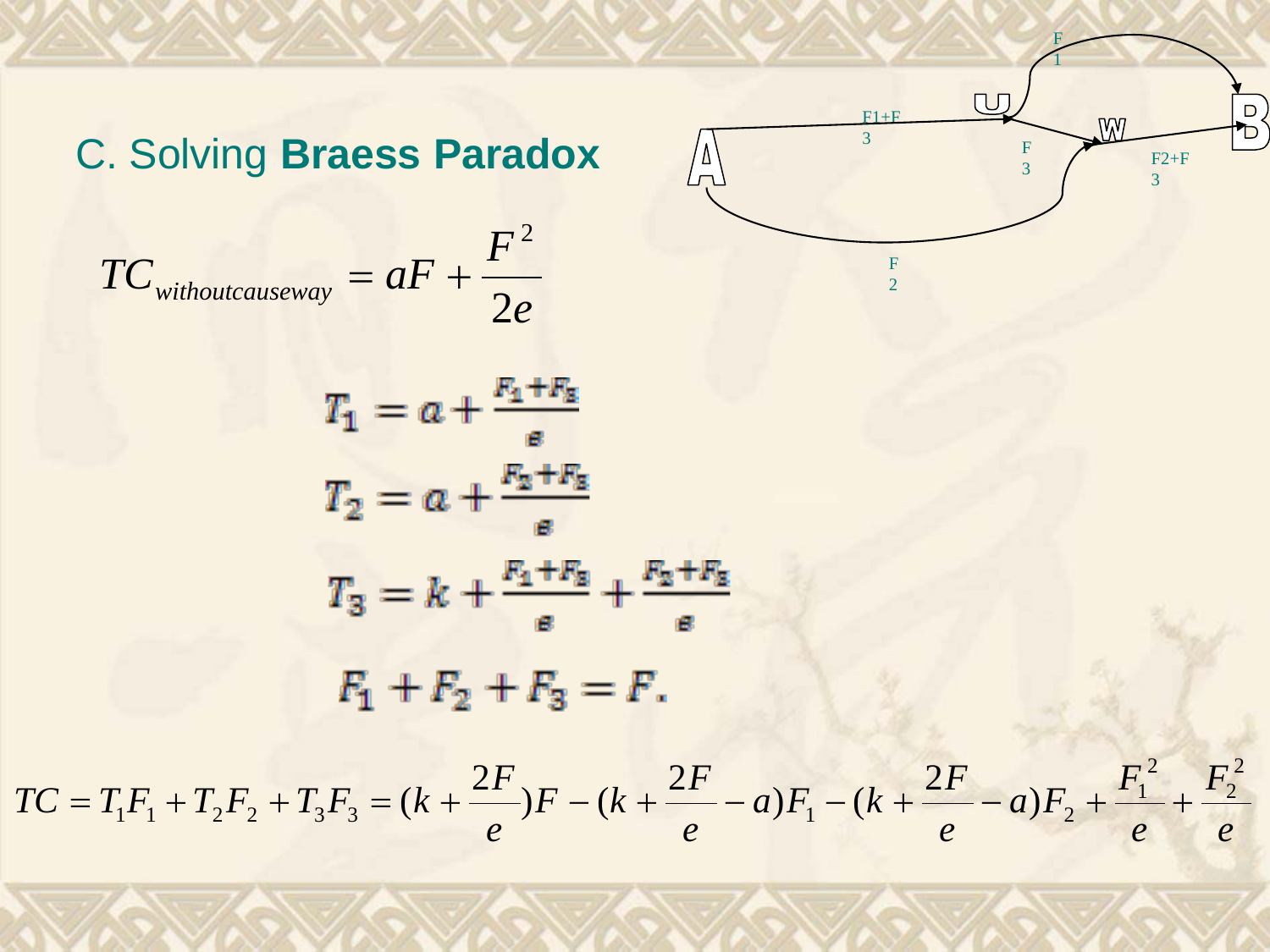